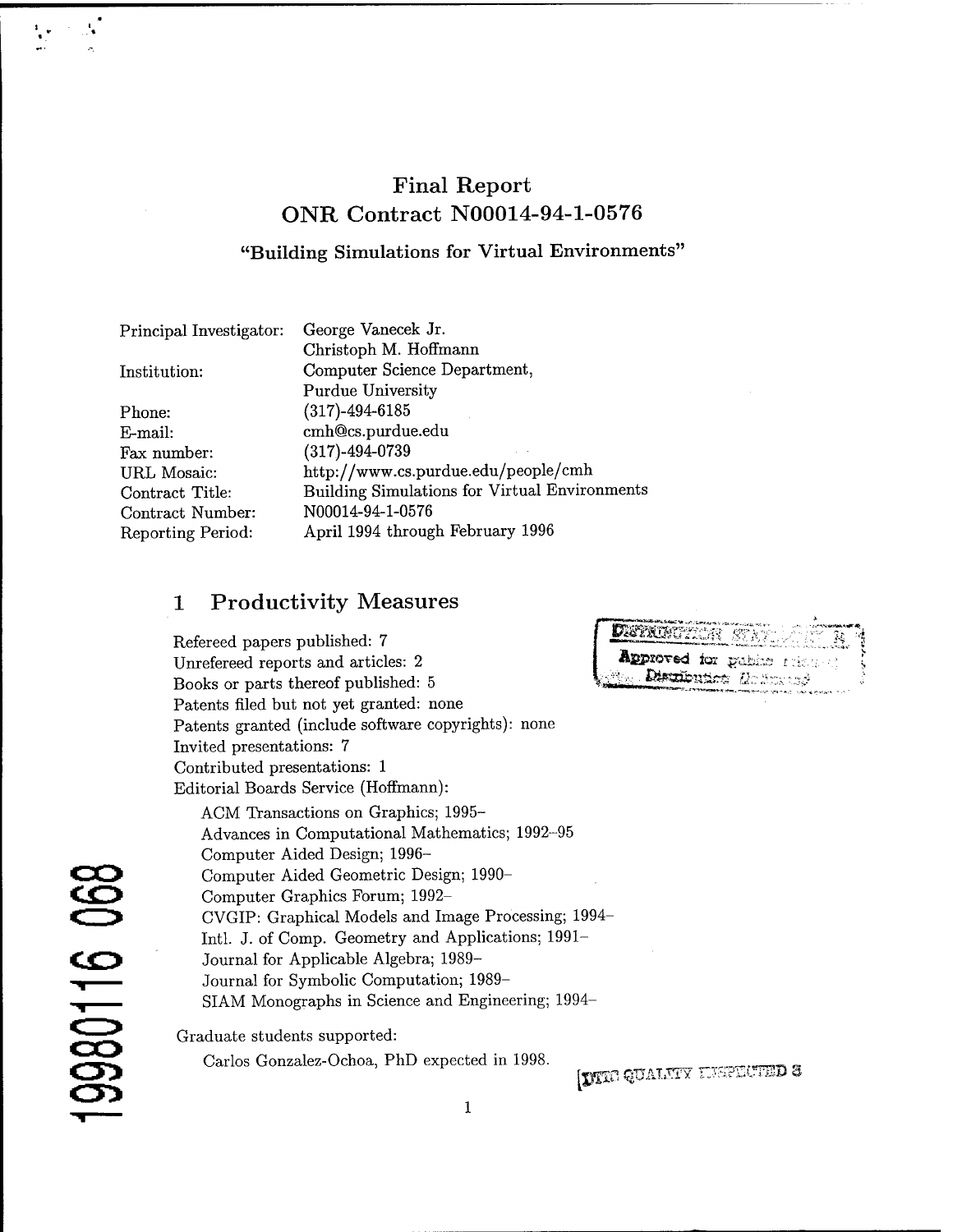Haitao Jiang, MS 1996 Ramanathan Kavasseri, MS 1996, with Cisco Systems Cassiano Durand, PhD expected 1998

## 2 Summary of Activities

The contract was awarded to Dr. George Vanecek. When Dr. Vanecek left Purdue University, to join AT&T, the contract was re-assigned to Professor Hoffmann. The work under this contract has focused on two efforts:

- (A) The Proxima project of Dr. Vanecek, simulating virtual mechanical systems of and the required spatial geometric computations.
- (B) The Erep project of Dr. Hoffmann developing a neutral CAD representation supporting features and constraints.

#### **(A) Project Proxima (Vanecek)**

This effort is a continuation of the highly successful Project Newton sponsored by ONR (N00014-86-K-0465 and N00014-90-J-1599). Newton was a collaboration between John Hopcroft, Cornell, and Christoph Hoffmann, Purdue. The objective of the Newton effort has been the creation of a system for simulating the dynamical behavior of mechanisms and mechanically evolving environments.

The objective of Proxima was to create infrastructure and environments for rapid creation of mechanical simulations and virtual environments, with special emphasis on distance computations and collision detection and analysis. Proxima also had collaborative ties with Jim Cremer, University of Iowa, who was also supported by ONR.

The creation of geometric models for virtual worlds is a primary difficulty addressed by Proxima. To this end, special data structure were developed and implemented for computing the proximity of objects and for determining near features between objects that are close. The publications resulting from this work are listed below. The Proxima toolkit was implemented in C++.

As part of the effort, Dr. Vanecek organized a workshop at Purdue on *Simulation of Virtual Environments,* July 1994, jointly with Professor Cremer from the University of Iowa. Due to the success of the workshop, a second workshop was organized at the University of Iowa on *Simulation and Interaction in Virtual Environments.* Co-chairs of the second workshop were Professor Cremer from the University of Iowa and Professor Manocha from the University of North Carolina. The conference was held July 13-15, 1995. Earlier, results from this the effort had been presented at a ONR 6.1 Virtual Environment Grantees Workshop, in March of 1995.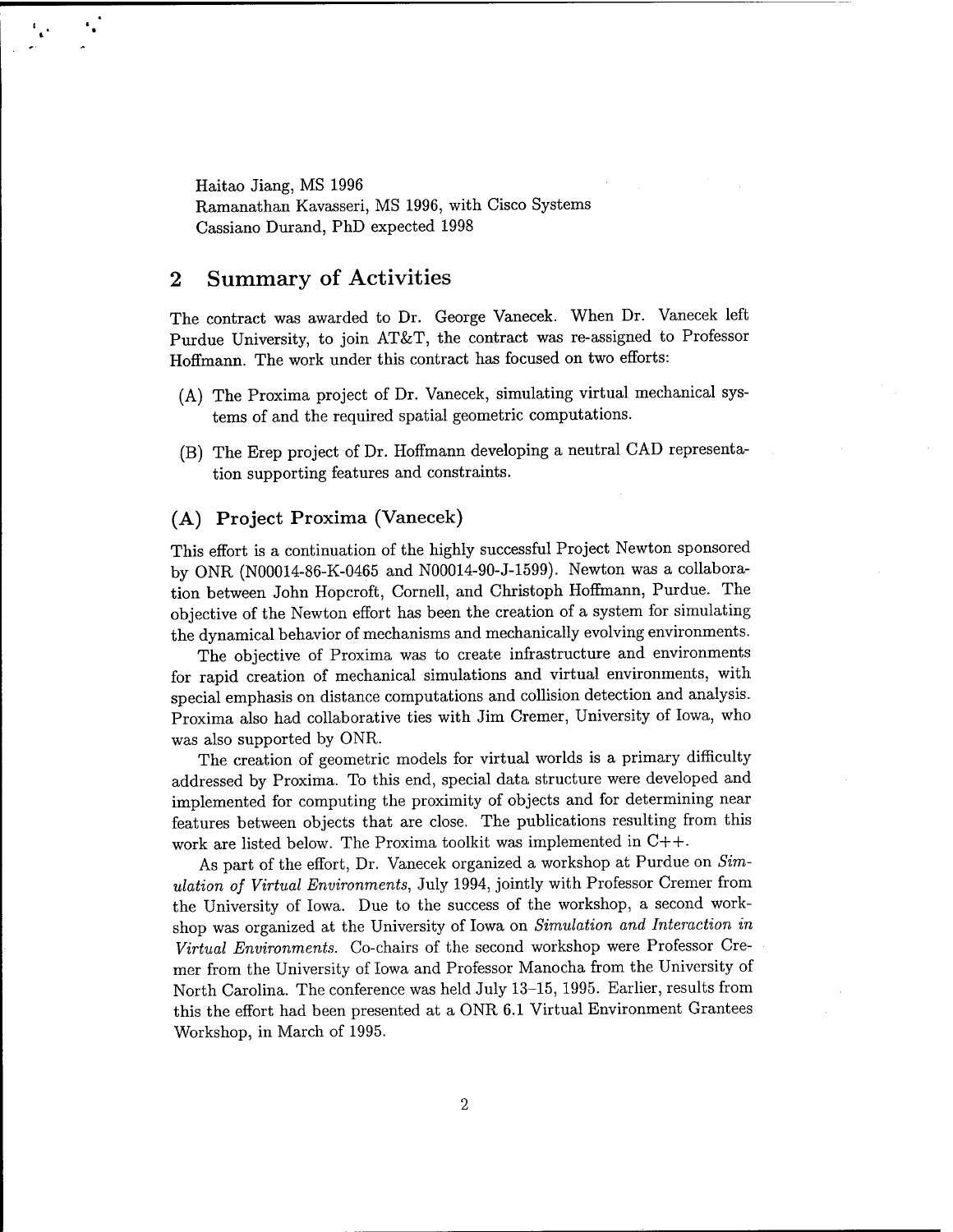#### **(B) Feature Based Design with Ereps (Hoffmann)**

 $\frac{1}{2} \frac{1}{G} \mathbf{e}^{-\frac{1}{2} \mathbf{e}^{-\frac{1}{2} \mathbf{e}^{-\frac{1}{2} \mathbf{e}^{-\frac{1}{2} \mathbf{e}^{-\frac{1}{2} \mathbf{e}^{-\frac{1}{2} \mathbf{e}^{-\frac{1}{2} \mathbf{e}^{-\frac{1}{2} \mathbf{e}^{-\frac{1}{2} \mathbf{e}^{-\frac{1}{2} \mathbf{e}^{-\frac{1}{2} \mathbf{e}^{-\frac{1}{2} \mathbf{e}^{-\frac{1}{2} \mathbf{e}^{-\frac{1}{2} \mathbf{e}^{-\frac{$ 

The Erep project, also supported by ONR under contracts N00014-90-J-1599 and N00014-96-1-0635, has developed an information model of a high-level, feature-based design representation. This ongoing effort has had significant impact on the field of solid modeling, and on both academic research and commercial CAD development. For example, the Erep work was extended by the industry-led ARPA ENGEN Project, administered through ONR and awarded to an industry consortium led by the South Carolina Research Authority to develop the exchange of constraints between commercial CAD systems.

During the support period, the project explored issues of spatial constraint solving, an enabling technology for next generation CAD, and issues related to user-defined features. Current work is developing an object-oriented design repository framework, a so-called master model. This new initiative is also showing signs of string impact: Hoffmann will present some of the results of this work at the upcoming Aerospace Interest Group meeting in Arizona, January 1998, and participate in discussions setting strategic directions for CAD developments for the next five years.

## 3 Publications, Reports, and Presentations

#### **3.1 Reports, Papers, Book Chapters**

- 1. G. Vanecek, "Back-face Culling Applied to Collision Detection of Polyhedra," *J. of Visualization and Computer Animation* 5, 1994, 55-63.
- 2. G. Vanecek, "Modeling Contacts in a Physical Based Simulation," *CAD 26,* 1994, 452-464; (with W. Bouma).
- 3. G. Vanecek, "Velocity Based Collision Detection," *Graphics Gems V,* Academic Press 1995, 380-385; (with W. Bouma).
- 4. G. Vanecek, "Spatial Partitioniong of a Polygon by a Plane," *Graphics Gems V,* Academic Press 1995, 386-393.
- 5. G. Vanecek, "Locally Resolvable B-reps," Technical Rept, Purdue University, CSD 94-76, 1994; (with C. Gonzalez-Ochoa).
- 6. G. Vanecek, "Incremental Construction of Multi-dimensional Space Partitioning Trees," Technical Rept, Purdue University, CSD 94-77, 1994; (with S. Shastry).
- 7. C. Hoffmann, "Towards Feature Attachment," *CAD 21,* 1995, 695-702; (with X. Chen).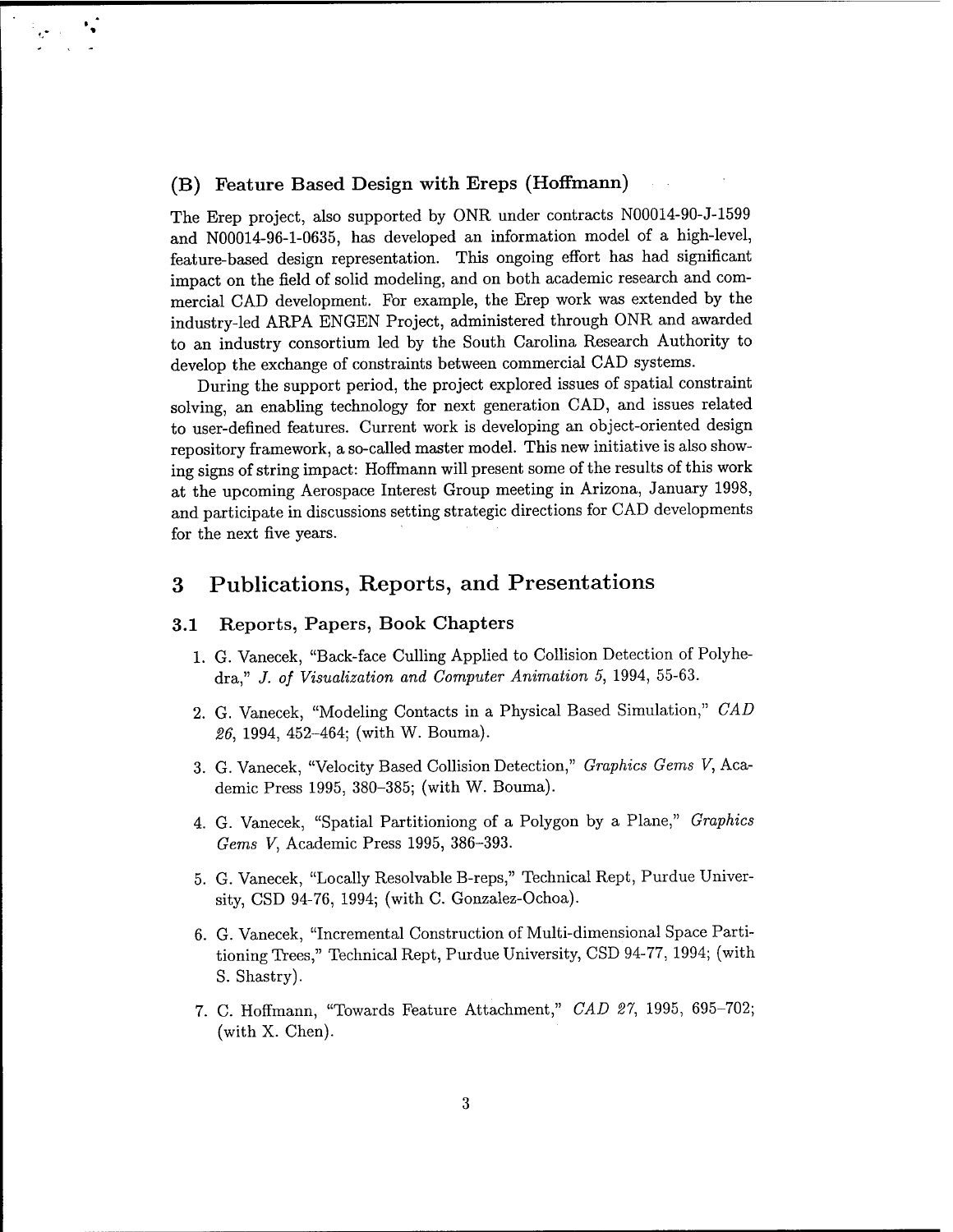- 8. C. Hoffmann, "On Editability of Feature Based Design," *CAD 27,* 1995, 905-914; (with X. Chen).
- 9. C. Hoffmann, "Geometric Constraint Solving in  $\mathbb{R}^2$  and  $\mathbb{R}^3$ ," in *Computing in Euclidean Geometry,* second edition, D. Z. Du and F. Hwang, eds., World Scientific Publishing, 1995, 266-298; (with P. Vermeer).
- 10. C. Hoffmann, "A Geometric Constraint Solver," *CAD 27,* 1995, 487-501; (with W. Bouma, I. Fudos, J. Cai, W. Paige).
- 11. C.Hoffmann, "A Spatial Constraint Problem," *Computational Kinematics '95,* J.-P. Merlet and B. Ravani, eds., Kluwer Academic Publ., 1995, 83-92; (with P. Vermeer).
- 12. C. Hoffmann, "Geometric Constraints in CAGD", in *Mathematical Methods in CAGD III,* M. Dahlen, T. Lyche, and L. Schumaker, eds, 1995, 237-254; (with J. Peters).
- 13. C. Hoffmann, "Generic Naming in Generative, Constraint-Based Design," *CAD 28,* 1996, 17-26; (with V. Capoyleas and X. Chen).
- 14. C. Hoffmann, "Constraint-Based Parametric Conies for CAD," *CAD 28,* 1996, 91-100; (with I. Fudos).

#### **3.2 MS and PhD Thesis**

Ramanathan Kavasseri, "The Apollonius Problem," MS, 1996.

#### **3.3 Presentations at Conferences and Workshops**

- 1. G. Vanecek, "Isaac: Building Simulation Environments for Virtual Environments," IFIP Workshop on Virtual Environments, Coimbra, Portugal, October 1994.
- 2. G. Vanecek, "Proxima: Geometric Support for Virtual Environments," ONR 6.1 Virtual Environment Grantee Workshop, Arlington, March 1995.
- 3. C. Hoffmann, "Feature Compilation," NIST/RRM Workshop on Feature-Based Design, Detroit, August 1995.
- 4. C. Hoffmann, "Erep Project Overview," CAD tools for products, Schloss Dagstuhl, Germany, September 1995.
- 5. C. Hoffmann, "A Spatial Constraint Solving Problem," Workshop on Computational Kinematics, Sophia-Antipolis, France, September 1995.